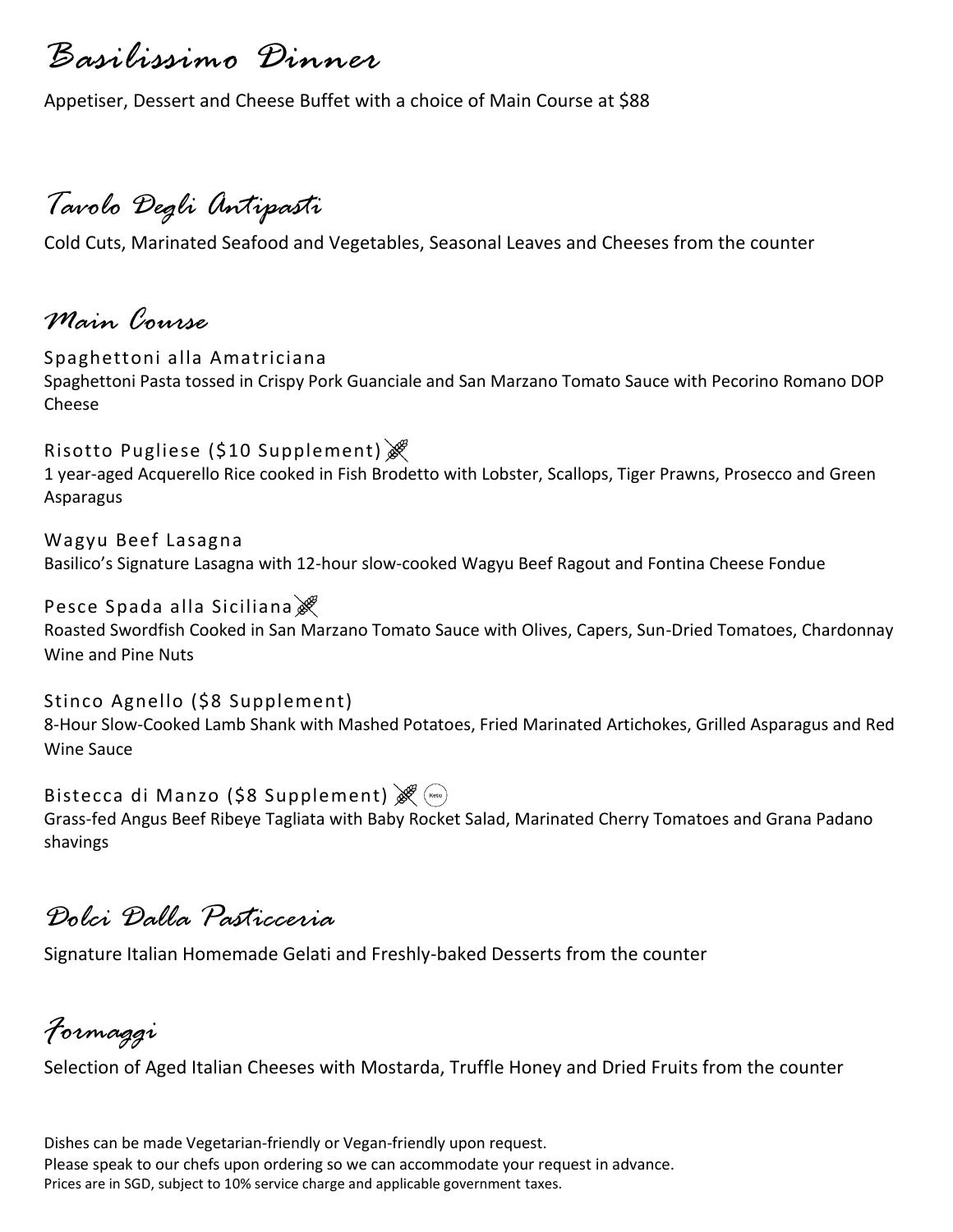*Antipasti e Zuppe*

Tavolo Degli Antipasti | 40 Cold Cuts, Marinated Seafood and Vegetables, Seasonal Leaves and Cheeses from the counter

Burrata di Putignano | 30  $\mathscr{B}_{\text{Keto}}$ Putignano Burrata Cheese with Salad, Modena Balsamico Caviar, 24 months-aged Parma Ham and Fresh Figs

Insalata di Finocchi, Olive e Arance | 23  $\mathcal{E}\triangleright$ Thinly-sliced Marinated Fennel Salad with Taggiasca Olives, Fresh Orange Segments and Orange Dressing

Granchio Fritto | 32

Fried Soft Shell Crab with Beetroot Potatoes, Sautéed Baby Spinach and Aioli Dressing topped with Lemon Caviar

Gambero Scottato | 32  $\mathscr{F}$  (keto)

Lightly-seared Tiger Prawns with Cannellini Bean Mousse Black Garlic Gel infused 'Mandarancio' Oil and 'Bronte' Pistachio Crumble

Zuppa di Patate e Cozze | 30

Yellow Potato Soup with Mediterranean Black Mussels, Avruga Caviar and Grilled Focaccia Bread

*G l ute n F r e e V e ge ta r i an*

 *Indicated dishes can be made keto-friendly with minor tweaks. Please speak to our chefs upon ordering so we can accommodate your request in advance.*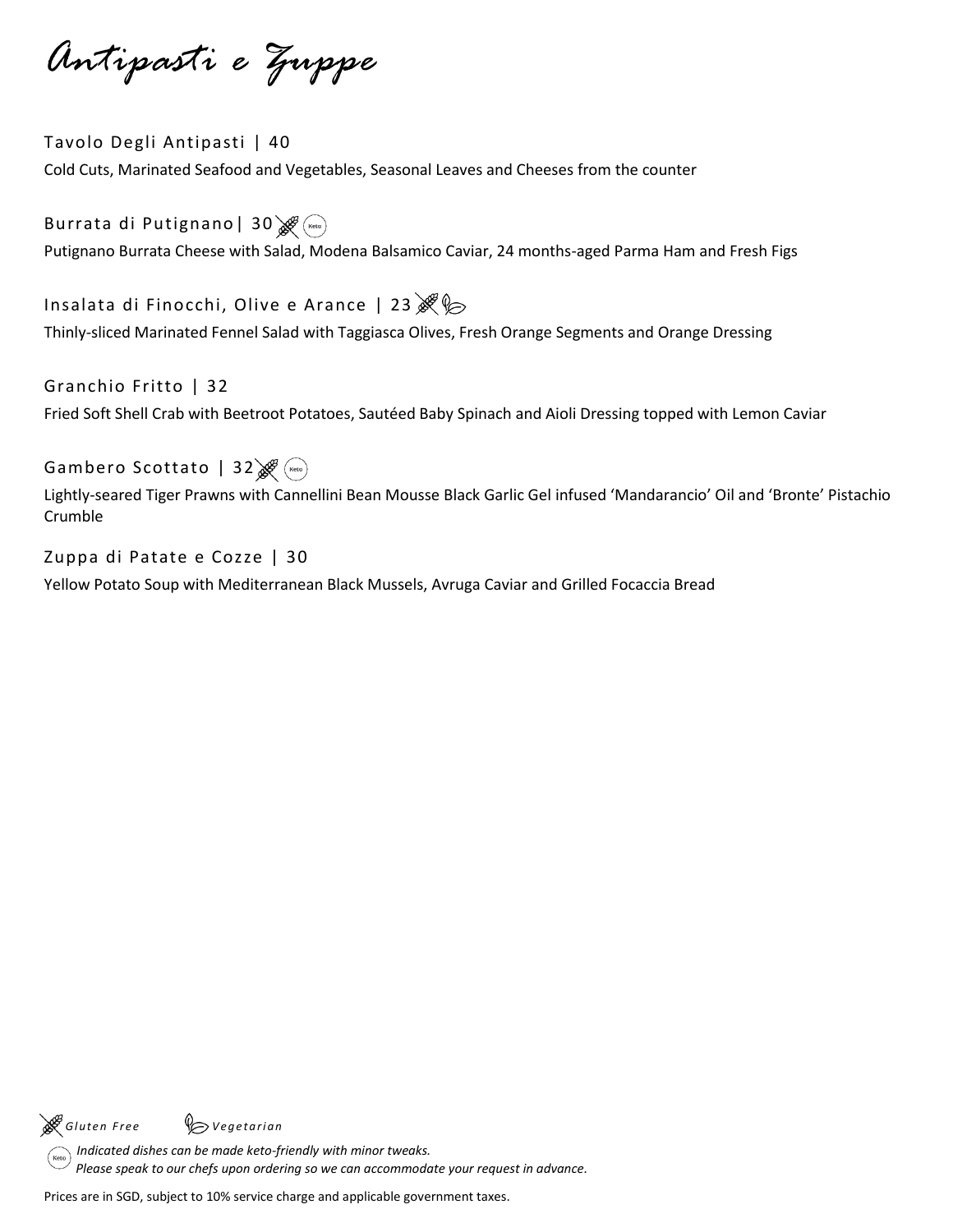*Pasta e Risotto*

#### Spaghettoni alla Carbonara e Tartufo | 38 Spaghettoni Pasta with Crispy Pork Guanciale, Black Pepper, Parmesan, Black Truffle and Egg Yolk Sauce

Wagyu Beef Lasagna | 34 Basilico's Signature Lasagna with 12-hour Slow-cooked Wagyu Beef Ragout and Fontina Cheese Fondue

Risotto alla Pugliese | 40

1 Year-aged Acquerello Rice cooked in Fish Brodetto with Lobster, Scallops, Tiger Prawns, Prosecco and Green Asparagus

Ravioli di Ricotta | 35 $\diamond$ 

Ricotta and Spinach stuffed Ravioli tossed in Brown Occelli Butter and Sage Sauce infused with Norcia Black Truffle and Toasted Piedmont Hazelnuts

Tagliolini al Granchio | 45

Egg Tagliolini Pasta tossed in Slow-cooked Crab Ragout with Fresh Datterini Tomatoes, Amalfi Lemon Zest and Crustacean Reduction

Spaghettoni alla Amatriciana | 36

Spaghettoni Pasta tossed in Crispy Pork Guanciale and San Marzano Tomato Sauce with Pecorino Romano DOP Cheese

Fregola allo Scoglio | 38

Traditional Sardinian Fregola Pasta tossed in Mediterranean Seafood San Marzano Tomato Sauce, Vermentino Wine and Fresh Basil

 $\mathscr{E}_{\mathsf{G}}$  luten Free  $\mathscr{\mathscr{G}}$  Vegetarian

 *Indicated dishes can be made keto-friendly with minor tweaks. Please speak to our chefs upon ordering so we can accommodate your request in advance.*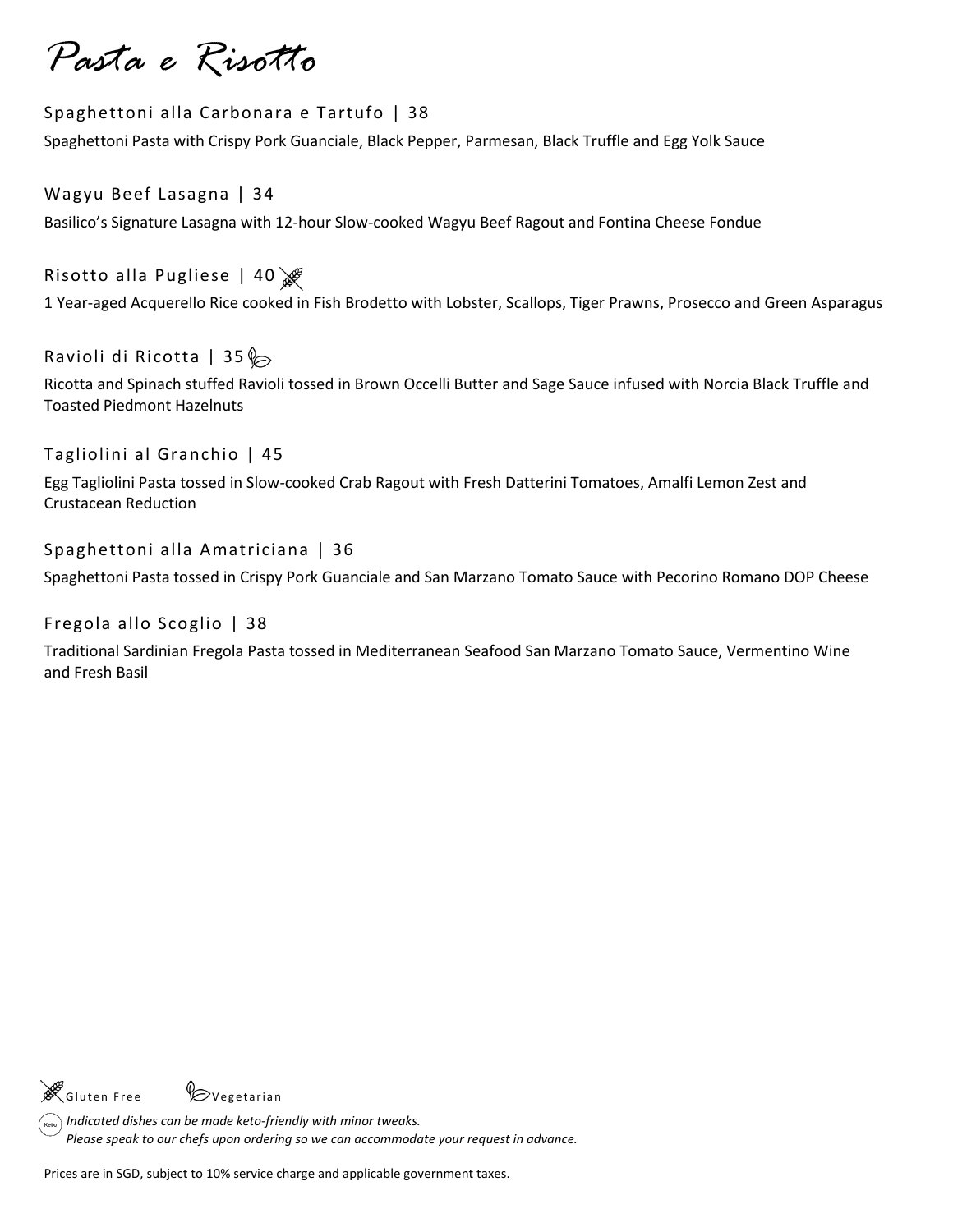*Pesci e Carni*

Zuppa di Pesce | 40<sup>8</sup> Southern Italian-style Seafood Stew with Sea Bass, Salmon, Mussels, Prawns, Scallops, Squid, Olives, Basil and Capers

Tentacolo di Polipo | 44 Grilled Mediterranean Octopus Tentacle with Haricot Beans, Potato and Ligurian Basil Pesto

Pesce Spada alla Siciliana | 39

Roasted Swordfish Cooked in San Marzano Tomato Sauce with Olives, Capers, Sun Dried Tomato, Chardonnay Wine and Pine **Nuts** 

Bistecca di Manzo | 45  $\mathscr{B}$  (Keto)

Grass-fed Angus Beef Ribeye Tagliata with Baby Rocket Salad, Marinated Cherry Tomatoes and Grana Padano Shavings

#### Bombette alla Locorotondese | 45 (keto)

Wagyu Beef stuffed with Smoked Scamorza Cheese, Smoked Carrot Cream, Sautéed Kale, Jerusalem Artichoke Chips and Primitivo Wine Sauce

Stinco Agnello | 45

8-Hour Slow-cooked Lamb Shank with Mashed Potatoes, Fried Artichoke, Grilled Asparagus and Red Wine Sauce

*Sharing*

Aragosta | 108 (about 450g)

Baked Live Whole Lobster with Occelli Butter, Garlic, Chives and Vermentino Wine served with Fresh Truffle, Truffle Fries, Baby Rocket Salad and Marinated Cherry Tomatoes

Fiorentina | 198 (about 1kg)  $\mathscr{B}$  (keto)

Charcoal-grilled 150 days Grass-fed Angus Beef T-Bone Steak with Marinated Seasonal Vegetables, Herbs and Black Garlic Roasted Baby Potatoes

 $\mathscr{E}_{\mathsf{Gluten\,Free}}$  Vegetarian

*Indicated dishes can be made keto-friendly with minor tweaks. Please speak to our chefs upon ordering so we can accommodate your request in advance.*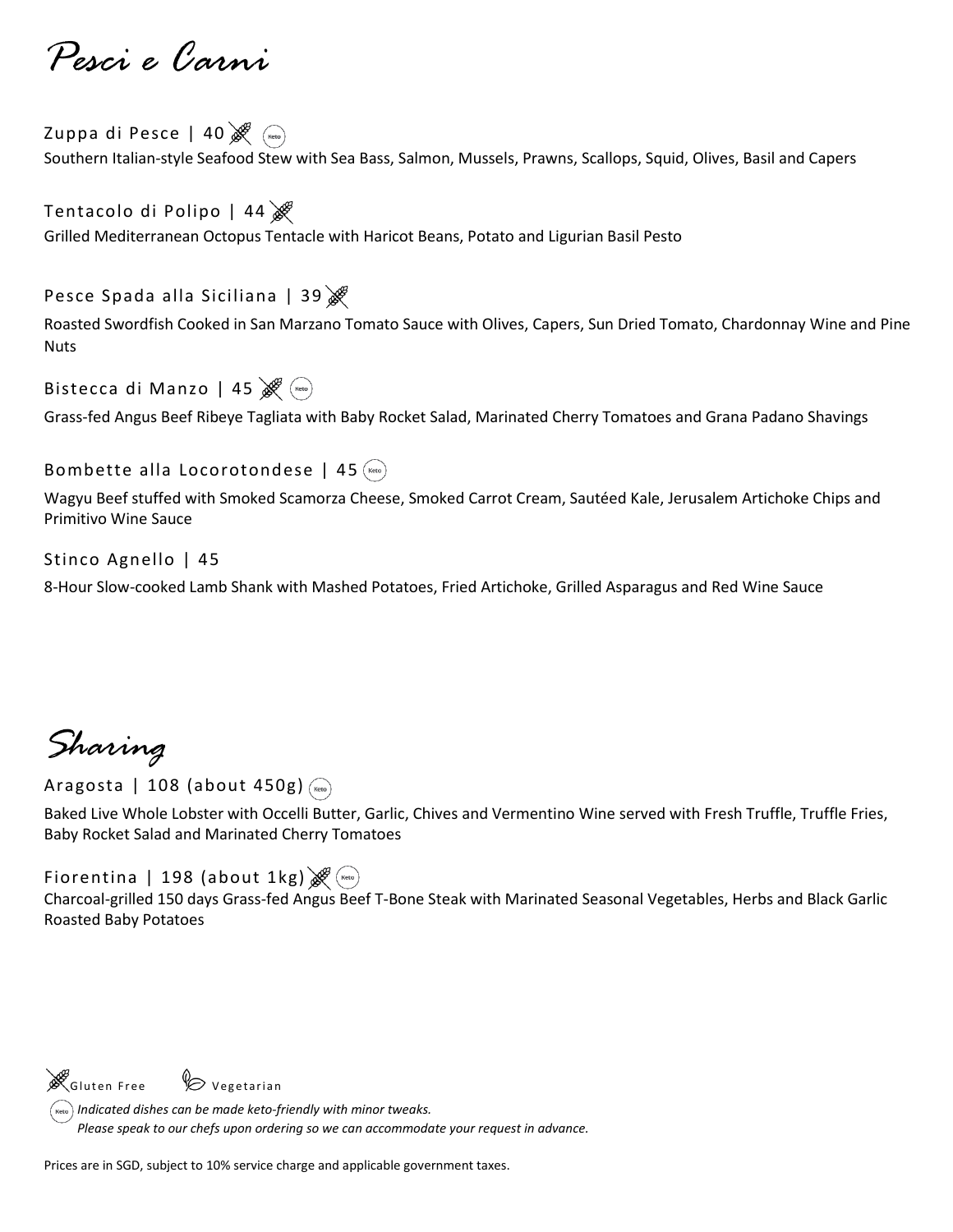*Pizza*

Focaccina con Tartufo Nero e Robiola | 36 $\%$ Oven-baked Focaccia with Black Summer Truffle and Three Milk Robiola Cheese

## Pizza Ortolana | 31  $\&$

Pizza with San Marzano Tomato Base topped with Zucchini, Eggplant, Bell Peppers and Burrata Cheese

Pizza Diavola | 29 Pizza with San Marzano Tomato Base, Mozzarella Cheese, Spicy Pork Salami, Calabrian Chilli and Oregano

Pizza con Prosciutto Crudo, Rucola e Parmigiano | 31 Pizza with San Marzano Tomato Base and Mozzarella Cheese topped with Parma Ham, Arugula and Parmesan Cheese

### Pizza Margherita | 26  $\gg$

Traditional Neapolitan Pizza with San Marzano Tomato Base, Mozzarella Cheese and Fresh Basil Leaves

Pizza Bianca Stracciatella e Mortadella e Rucola | 35 Focaccia Style Pizza with Fresh Stracciatella, Pistachio Pork Mortadella DOP and Rocket Salad



*Indicated dishes can be made keto-friendly with minor tweaks. Please speak to our chefs upon ordering so we can accommodate your request in advance.*